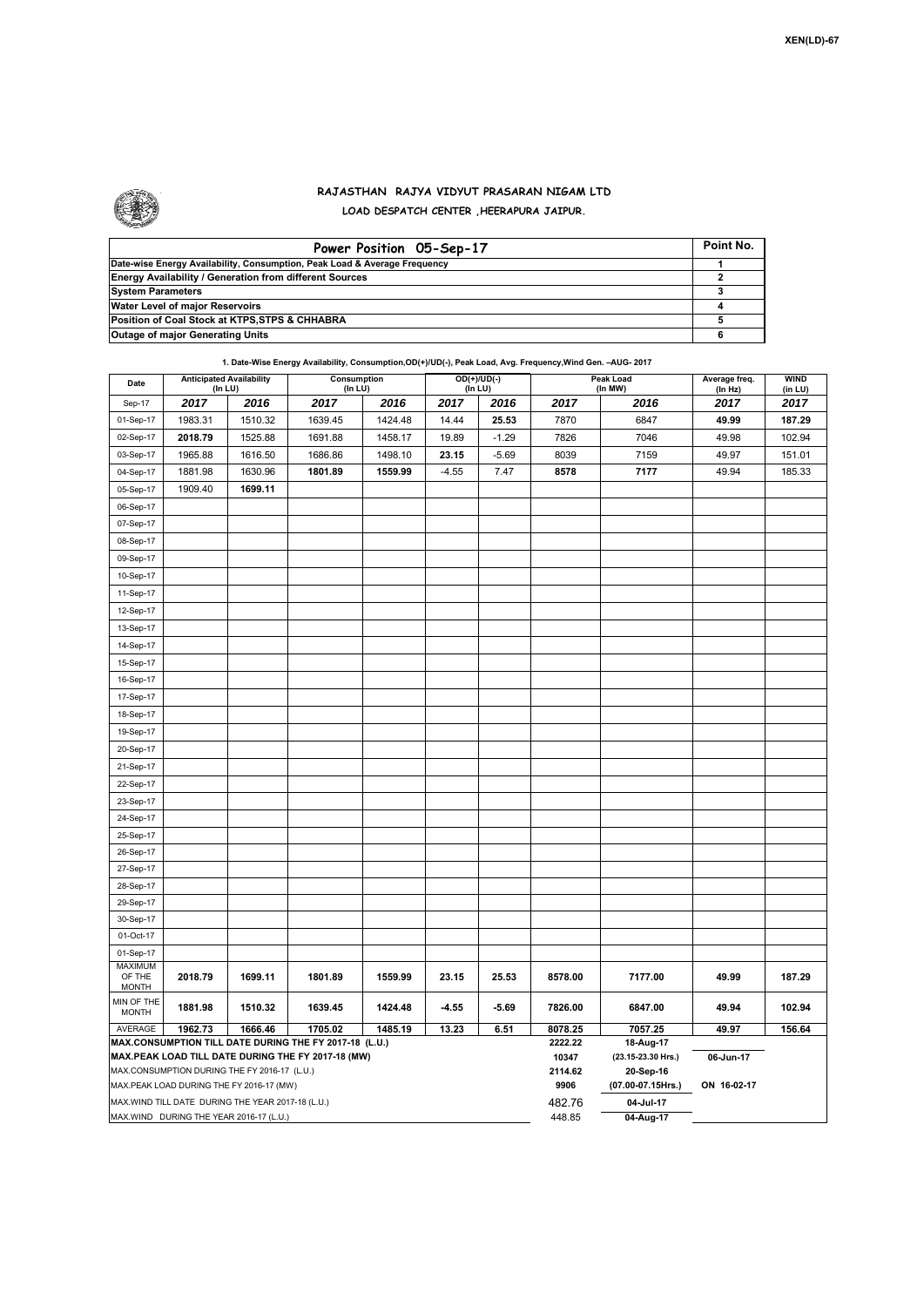## **Prior assessment of Avail. For next Day Prior assessment of Avail. Actual Energy Received 1** KTPS (1240/1240) 222.00 222.00 193.76 **2** STPS (1500/1500)<br> **3** DHOLPUR GAS CCPP (330/330) **120.00** 55.00 **55.00** 55.00 42.24 **3** DHOLPUR GAS CCPP (330/330) **4** RAMGARH (273.5/273.5) 46.00 46.00 46.00 45.37<br> **5** RAPP-A(200/200) 41.82 **5** RAPP-A(200/200) **38.00** 38.00 **6** MAHI (140/140) **38.00 6** MAHI (140/140) **16.76** MAHI (140/140) **16.76 7** CHAMBAL (RPS+JS) (135.5/271) 4.83 17.00 13.38 **8** GIRAL LIGNITE (250/250) **0.00** 0.00 0.00 0.00 0.00<br>**9** CHHABRA TPS 1000/1000) 0.00 109.00 108.00 102.87 **9** CHHABRA TPS 1000/1000) **10** ADANI (TPS) + KALISINDH (TPS) (1200+1200/1320+1200) 420.00 420.00 366.33 11 | WIND FARM (3980.40/4119.15)  $\qquad$  220.00 131.00 185.33 12 SOLAR POWER(737.70/1295.70) 0.00 0.00 0.00 0.08 **13** CAPTIVE POWER PLANTS 0.00 0.00 0.00 0.00 **14** REGIONAL (INTRA STATE) O.A.(VLTPS) 0.00 0.00 0.00 0.00 0.00 15 OPEN ACCESS -27.51 -61.86 -61.86<br>16 BIOMASS – (101.95/119.25) -27.51 -61.86 -61.86 -61.86 **BIOMASS – (101.95/119.25) 17** BARSINGHSAR LTPS(250/250) 26.00 26.00 25.20 18 RAJWEST (1080/1080) 201.00 201.00 201.00 177.84<br>TOTAL (A) : 1-18 1317.32 1207.14 1151.77 **TOTAL (A) : 1-18 1317.32 1207.14 19** BBMB COMPLEX a) BHAKRA(230.79/1516.3) 30.88 32.35 31.08<br>b) DFHAR (198/990) 32.35 32.35 32.35 32.35 32.35 32.35 32.35 32.35 32.35 32.35 32.35 32.35 32.35 32.37 32 b) DEHAR (198/ 990) c) PONG (231.66/396) 26.06 24.83 25.87 **TOTAL : a TO c** 84.58 84.81 84.82 **20** CENTRAL STATIONS d) SINGRAULI (300/ 2000) 90.25 89.91 89.83  $(310.24/3000)$ f) UNCHAHAR-I(20/420) 0.56 0.00 2.01 g) UNCHAHAR-II& III(61/630) 2.20 0.14 h) INDIRA GANDHI STPS(JHAJHAR) 0.00/1500) 0.00 0.00 0.00 0.00 0.00 0.00 i)  $NCTPS$  DADRI St-II ( 43.22/980) + DADRI-TH  $\vert$  0.99 8.79 8.79 8.58 j) DADRI GAS (77/830) 0.38 0.83 1.87 k) ANTA (83 07/419) 0 00 0 00 0 00 **(In LU) S.No. Sources Available to Rajasthan / Installed Capacity as on 30.09.2016 (In MW) 4-Sep-17** ANTA (83.07/419)0.000.000.00l) AURAIYA (61.03/663) 0.00 0.00 0.00 m) NAPP (44/440) 9.17 9.17 9.17 n) RAPP-B (125/440) 32.30 0.00 24.72 o) RAPP-C (88/440) 19.62 19.62 19.62 p) SALAL (20.36/690) 4.47 4.63 4.61 q) URI (70.37/720) 9.10 8.12 8.77 r) TANAKPUR (10.86/94) 2.56 2.56 2.53 2.40<br>s) CHAMERA – (105.84/540) 17.64 25.12 25.12  $\overline{s}$ ) CHAMERA –I (105.84/540) t) CHAMERA-II (29.01/300) 6.43 6.96 6.09 u) CHAMERA-III (25.21/231)  $\qquad \qquad$  5.22 5.64 4.33 v) DHAULIGANGA (27/280) 6.18 6.41 6.25 w) DULHASTI (42.42/390) 10.09 10.09 10.06 10.06 10.06 x) SEWA (13/120)  $\begin{array}{|l|l|l|l|l|l|}\n \hline\n x & 0.98 & 1.08 & 1.08 \\
 \hline\n y & 31.07 & 30.12 & 30.12\n \end{array}$ y) NJPC (112.00/1500)+RAMPUR(31.808/412.02) 28.39 31.07 30.12 z) TEHRI (75/1000) 7.16 6.38 6.48<br>a) KOTESHWR (33.44/400 ) + PARBATI3 (56.73/520) 10.19 15.02 18.02 aa) KOTESHWR (33.44/400) + PARBATI3 (56.73/520) ab) TALA 3.64 3.66 3.66 ac) MUNDRA UMPP (380/4000)  $\overline{69.78}$  69.78 69.78 ad) SASAN **(372/3960)** 87.48 87.48 87.48 87.48 87.48 87.48 87.48 87.48 87.48 87.48 87.48 87.48 87.48 87.48 87.48 87.48 87.48 87.48 87.48 87.48 87.48 87.48 87.48 87.48 87.48 8 ae) FRKKA+KHLGN+TLCHR (70.18/3940) 2.24 0.00 af) URS POWER(DADRI TH-I) 2000 0.00 0.00 0.00 TOTAL SCHEDULE(a TO af) 612.49 595.75 638.05 LOSSES -17.72 -16.83 -23.50 NET SCHEDULED **594.76 578.92 614.56 21** BILATERAL (REG.) EXCL. BANKING 17.16 17.16 18.49 16.80 **22** BANKING 0.00 0.00 0.00 **23** BILATERAL(INTER-REG.). EXCLUDING (ISOA & BANKING) 37.24 88.07 34.89 **24** INTER STATE OPEN ACCESS (BILATERAL+IEX) 27.51 61.86 61.86 **25 INDIAN ENERGY EXCHANGE -84.59 -73.47 -73.47 TOTAL(B): (19 TO 25) 592.08 674.83 654.63** TOTAL GENERATION (A +B) : 1 TO 25 **1806.41**<br>
OVER DRAWAL (+)/UNDER DRAWAL (-) 4.55 OVER DRAWAL (+)/UNDER DRAWAL (-) **GRAND TOTAL 1909.40 1909.40** 1881.98 1801.86 **LAST YEAR** 1659.99 16 1699.11 1699.11 1630.96 1559.99

## **2.Anticipated Availability/Generation From Different Sources**